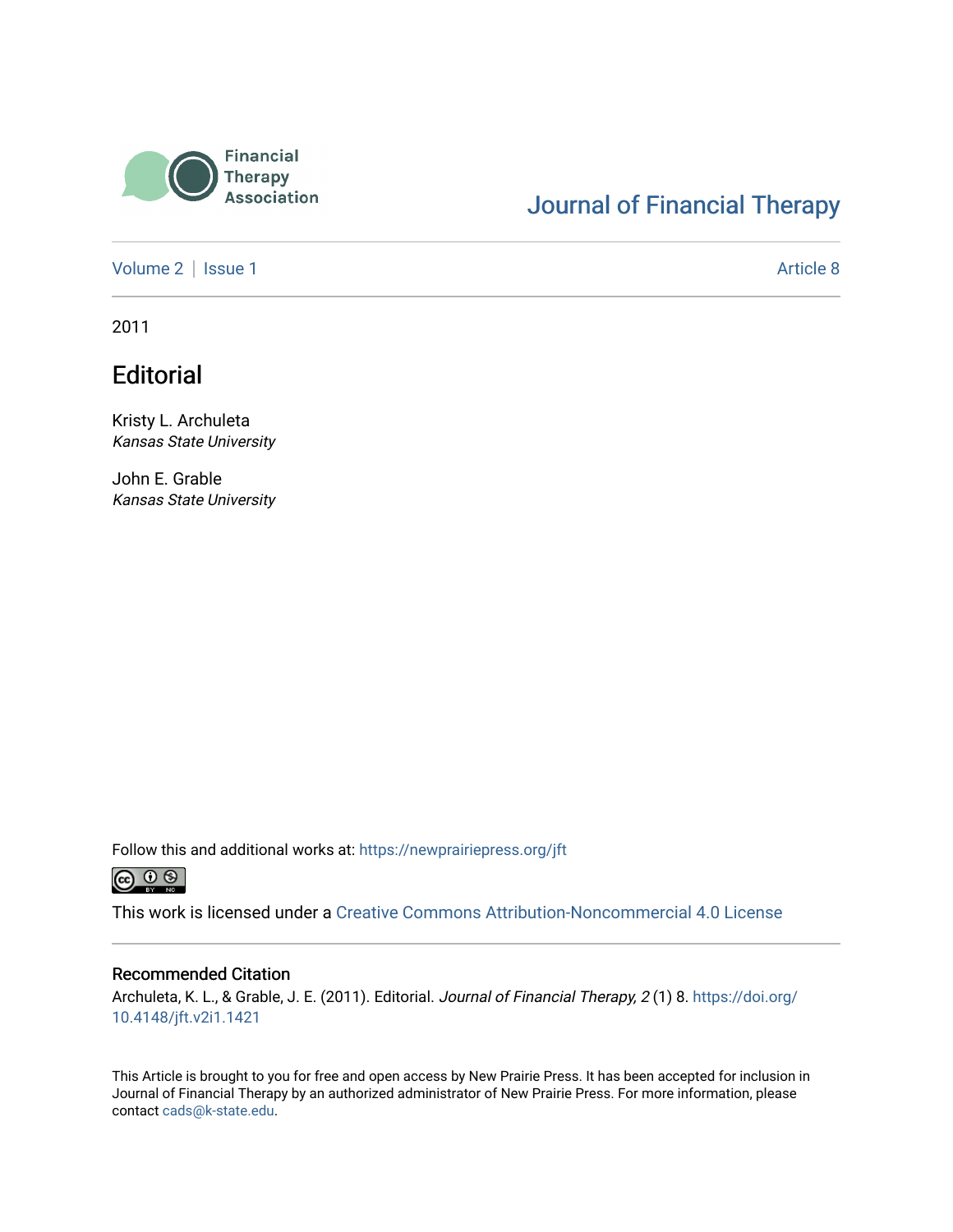# **Editorial**

### **Kristy L. Archuleta, Ph.D. John E. Grable, Ph.D.**

The *Journal of Financial Therapy* continues to garner national and international attention. This is largely due to the excellent submissions received and the outstanding work of the editorial board and reviewers. Although the *Journal* is just beginning its second year, papers from the past and current issue have been quoted in the media, on the Internet, and in college classrooms. A simple Google Internet search of the phrase "financial therapy" leads those navigating the World Wide Web directly to the *Journal*. In conjunction with New Prairie Press, papers, reviews, and profiles are accessible to anyone in the world via the open access journal network, which makes it highly likely that authors will be referenced in additional manuscripts. It is definitely an exciting time to be involved in the development of financial therapy as a new field of study through the *Journal*.

Over the course of the past six months, we have received a variety of submissions. One type of paper that comes across our desks on occasion are those manuscripts claiming that financial therapy can only be practiced by a single type of person or in a specific way. What is most interesting is that these submissions come from both sides of the spectrum: those with a behavioral background and those with a financial background. A few behaviorists argue that financial therapy can only be conducted by licensed mental health professionals. By this definition, anyone attempting to incorporate therapeutic models into their practice of financial counseling and planning is not considered skilled enough to help clients create financial behavior change. On the other hand, we sometimes see papers arguing that only licensed securities brokers can provide competent financial counseling and planning services. Of course, this argument excludes anyone practicing as a Certified Financial Planner® practitioner, Registered Investment Advisor, financial counselor, or financial coach, and most certainly, any practitioner whose primary practice is not that of a registered financial representative.

From our perspective, the fact that we receive these papers means that the *Journal* is meeting its objective, namely, providing a forum to help define what it means to be a financial therapist. Grable, McGill, and Britt (2010)<sup>1</sup> described how the name 'financial therapy' originated in the context of the Financial Therapy Association. The Association was originally conceptualized by financial planners and marriage and family therapists

 $\overline{a}$ 

<sup>1</sup> Grable, J., McGill, S., & Britt, S. (2010). The Financial Therapy Association: A brief history. Available at: http://jftonline.org/journals/jft/article/view/235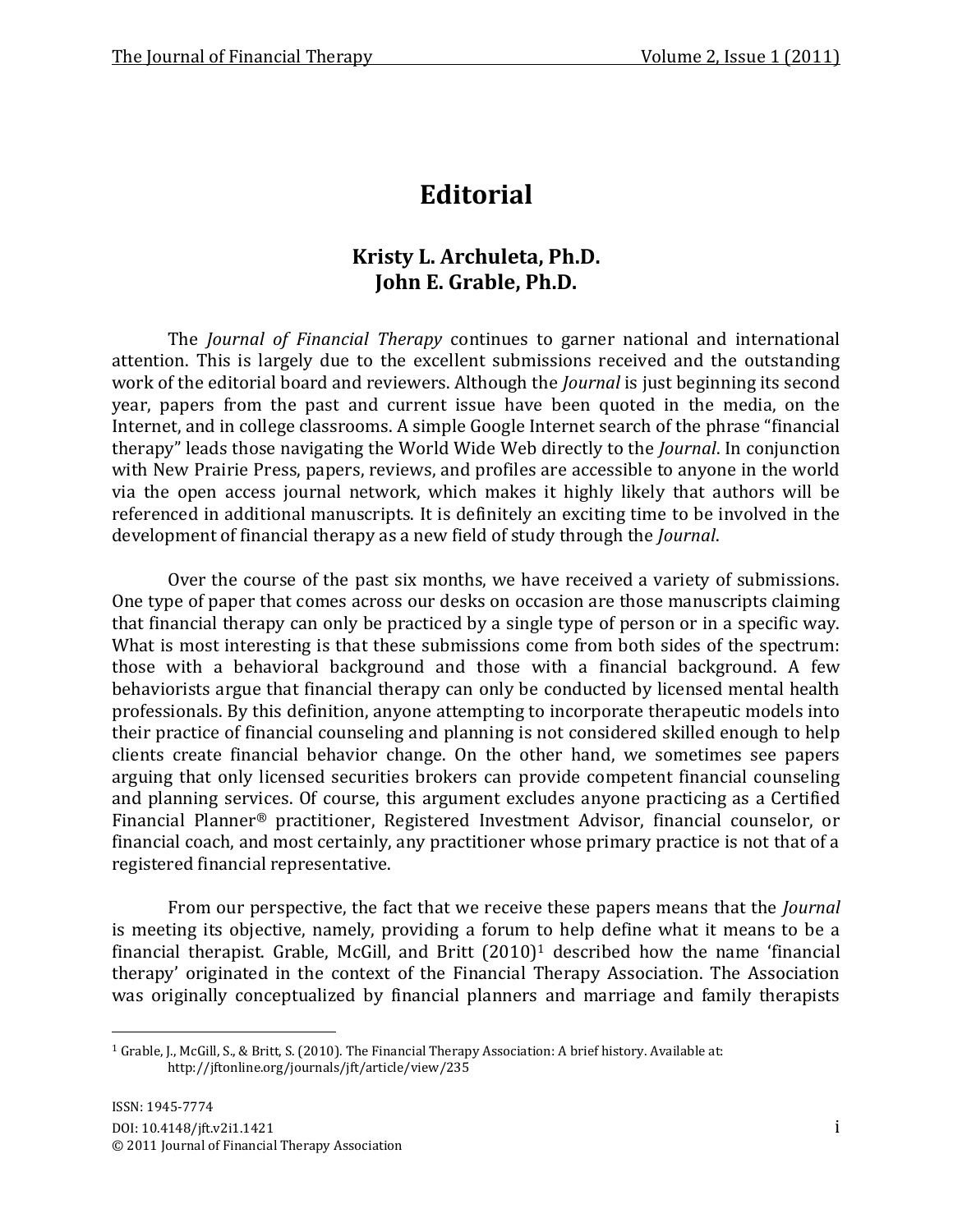who were conducting joint research together and looking for an outlet to collaborate with others doing similar work. Combining financial (from financial planning) and therapy (from marriage and family therapy) seemed to be a logical way to define the emerging field of study. While the phrase 'financial therapy' has triggered a wide variety of reactions among practitioners and academicians, the term does seem to encompass the work that many financial counselors, financial planners, psychologists, marriage and family therapists, educators, psychiatrists, social workers, and others are doing on a daily basis. The fact that some practitioners feel that others are not qualified to provide a service is an inadequate argument for disputing the term's use. As an alternative, we hope that practitioners, policy makers, and researchers can gather, in person at the annual Financial Therapy Association conference and through the pages of the *Journal of Financial Therapy*, to discuss how to better prepare colleagues to best combine aspects of therapy with financial counseling and planning to improve the financial well-being of their clients.

Our ultimate hope is that the *Journal* will help provide a more stable platform for the ongoing discussion of what financial therapy is and what it means to be a financial therapist. In order to get the discussion going, we want to remind readers of two key definitions: "therapy" and "financial."

Therapy is defined by the Merriam-Webster online dictionary  $(2011)^2$  as a "therapeutic treatment especially of bodily, mental, or behavior disorder(s)." Therapy is a derivative of therapeutic, which is defined as the treatment of a disease or disorder by remedial agents or methods. A therapy can also be viewed as providing assistance or a cure. While the terms therapy and therapeutic may bring to mind specific images of treatment or academic disciplines, the words are not protected in the sense of trademark or copyright, nor are the terms specific to any one discipline or field of study. However, some states may protect the use of the term therapy in specific therapy disciplines that require licensure or certification to practice, like marriage and family therapy, physical therapy, massage therapy, etc. In other words, you will need a license or certification in certain states to call yourself a marriage and family therapist, a physical therapist, or a massage therapist. The same does not hold true for those who practice financial therapy because no license, certification, or registration is required at this time. The Merriam-Webster dictionary provides many examples of therapy as applied in single and multidisciplinary settings. For example, the dictionary mentions the "therapeutic benefits of yoga" and the "therapeutic effects of radiation." The addition of a phrase, such as, "the therapeutic benefits of financial therapy" fits into the general use of therapy and therapeutic.

The second definition is that of financial, as it relates to counseling and planning. The Financial Planning Association  $(2011)^3$  defines financial planning as "The long-term process of wisely managing your finances so you can achieve your goals and dreams, while

 $\overline{a}$ 

<sup>2</sup> Merriam-Webster Online Dictionary. (2011). Available at: http://www.merriam-webster.com/dictionary/therapy

<sup>3</sup> Financial Planning Association. (2011). Available at: http://www.fpanet.org/WhatisFinancialPlanning/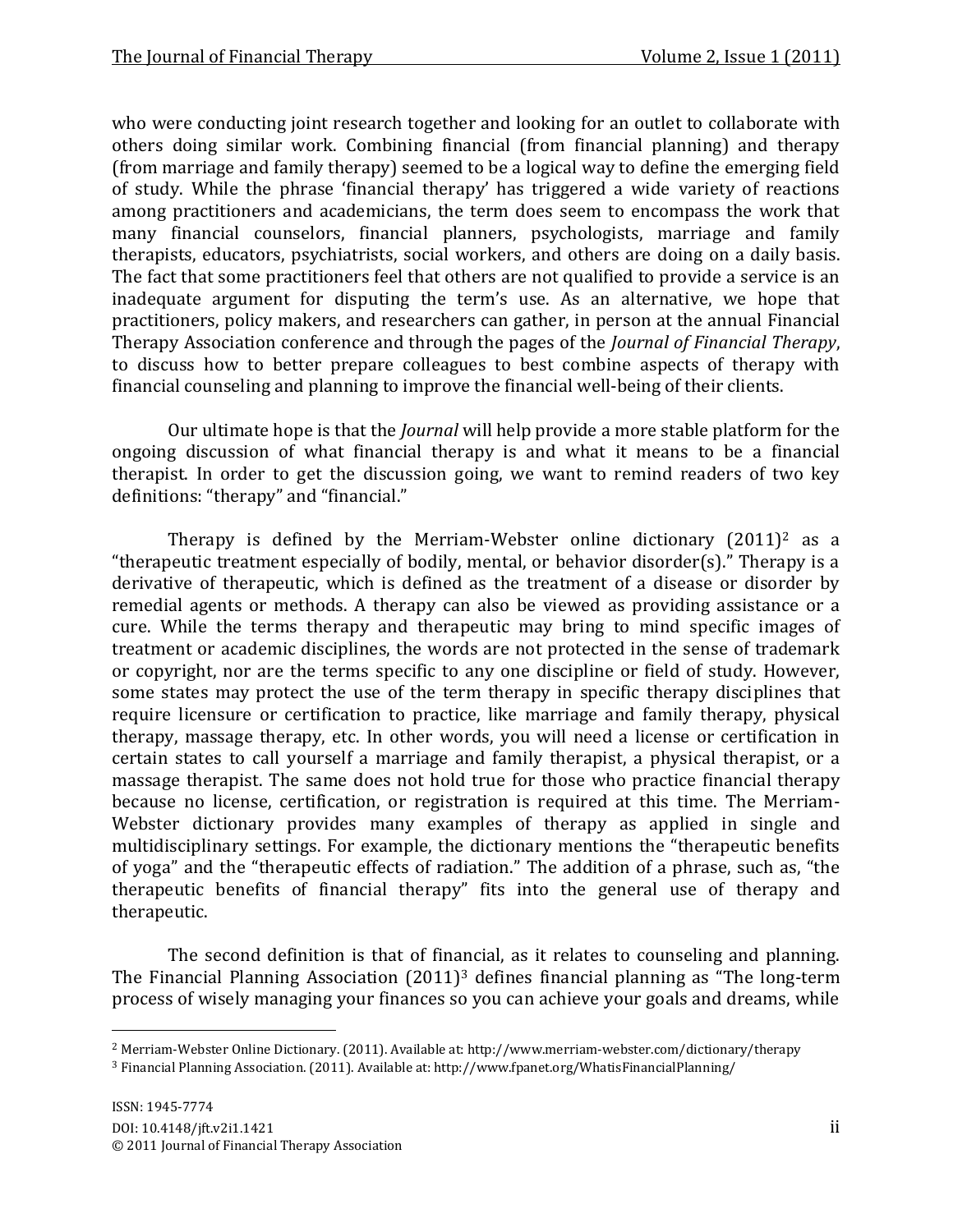at the same time negotiating the financial barriers that inevitably arise in every stage of life." The Certified Financial Planner Board of Standards, Inc. (2011)<sup>4</sup> defines financial planning in a similar vein: "Financial planning is the process of meeting your life goals through the proper management of your finances. Life goals can include buying a home, saving for your child's education or planning for retirement." The Association for Financial Counseling and Planning Education  $(2011)^5$  defines financial counseling as: "The integrative, multidisciplinary field of social science that studies personal finance and helps families from all walks of life make effective financial decisions." These core definitions do not specifically prescribe who may provide general financial guidance to others. Of course, state and federal rules dictate who may charge for providing *investment* advice, but the field is wide open to those who want to help people make positive change in their financial lives.

It is this last point that provides the general context for financial therapy as a new field of study. There are hundreds, and possibly thousands, of individuals who have combined aspects of financial planning, financial counseling, psychology, social work, marriage and family therapy, and other behavioral methodologies in ways to help their clients make sense of an increasingly complex financial world. The Financial Therapy Association provides a home for these practitioners. The *Journal of Financial Therapy* offers a forum for discussing what financial therapy entails by publishing applied evidence-based research. The Financial Therapy Association Board of Directors<sup>6</sup> recently revised the definition of financial therapy to be more inclusive of both practitioners and researchers. The new definition states, "the integration of cognitive, emotional, behavioral, relational, and economic aspects that promote financial health."

If you are interested in engaging in this discussion, we invite you to write and submit a manuscript for review. A manuscript submitted based on your own work or the theoretical concept of financial therapy should be backed by references of concepts and definitions that are clearly outlined in your manuscript, thorough explanation of how your method of financial therapy is practiced, evidence and/or case studies describing the method of practice of financial therapy, and a discussion of how and why this particular method or theory is effective. If you have any questions, comments, or suggestions about the *Journal*, please be in touch. We look forward to hearing from you.

| Kristy Archuleta, Ph.D. |  |
|-------------------------|--|
| Co-Editor               |  |

 $\overline{a}$ 

John Grable, Ph.D. Co-Editor

<sup>4</sup> Certified Financial Planner Board of Standards, Inc. (2011). Available at:

http://www.cfp.net/learn/knowledgebase.asp?id=1

<sup>&</sup>lt;sup>5</sup> Association for Financial Counseling and Planning Education. (2011). Available at: http://www.afcpe.org/about-us/

 $^6$  Financial Therapy Association. (2011). Available at: http://www.financialtherapyassociation.org